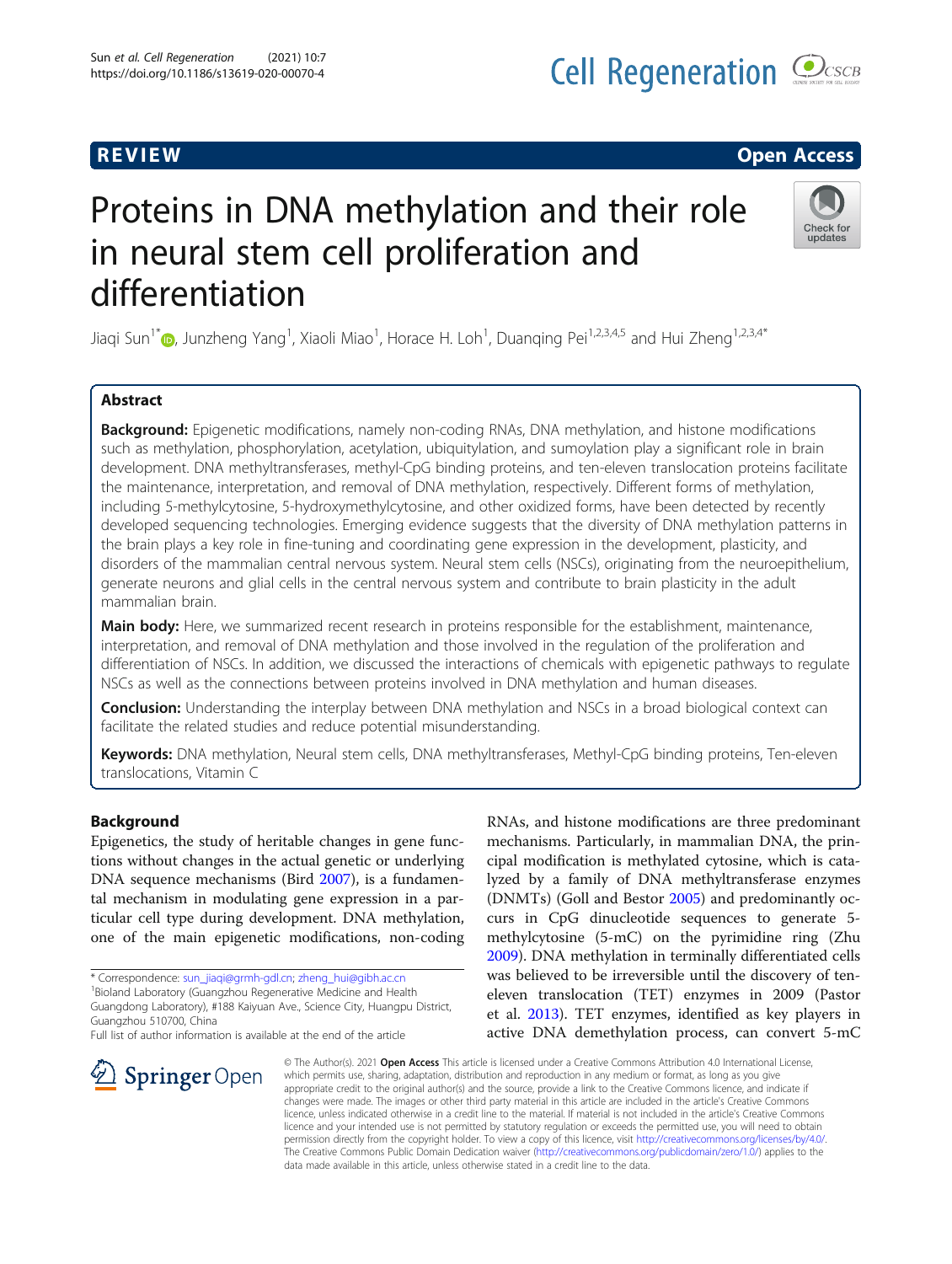into 5-hydroxymethylcytosine (5-hmC) (Tahiliani et al. [2009](#page-10-0); Ito et al. [2010\)](#page-9-0) and subsequently into 5 formylcytosine (5-fC) and 5-carboxylcytosine (5-caC) (Ito et al. [2011\)](#page-9-0). The functions of TET proteins in brain development attract much attention because the mammalian brain has the highest abundance of 5-hmC among all the tissues investigated thus far (Kriaucionis and Heintz [2009;](#page-10-0) Globisch et al. [2010\)](#page-9-0).

In mammalian embryogenesis, central nervous system (CNS) development begins with the induction of neuroectoderm, which forms the neural plate and then invaginates to generate the neural tube. Neural stem cells (NSCs) arise from neuroepithelial cells and the radial glia lining the neural tubes and differentiate into three major cell types in the CNS in a temporally defined sequence, with neurons appearing first, followed by astrocytes, and oligodendrocytes (Temple [2001](#page-11-0); Kriegstein and Alvarez-Buylla [2009](#page-10-0)). After the completion of the initial embryonic development, multipotent NSCs are largely restricted to two germinal zones in rodent model, namely the subgranular zone (SGZ) of the dentate gyrus in the hippocampus and the subventricular zone (SVZ) along the lateral ventricular wall (Kempermann and Gage [1999](#page-9-0); Ming and Song [2011](#page-10-0)). In a mouse study, adult hippocampal neurogenesis, which shares embryonic dentate neural progenitors, was found to be a continuous process from development (Berg et al. [2019](#page-9-0)). NSCs in the adult CNS sparkle the field that these preserved cells can be harnessed to repair injured or diseased brain. Therefore, the regulation of the proliferation and differentiation of NSCs is an important area of research. Significant advances to identify the dynamic roles of DNA methylation in brain development have been made. In this review, we highlight DNA methylation and DNA demethylation, focusing on the modulation of the proliferation and differentiation of NSCs.

# DNA methylation in NSC proliferation and differentiation

# DNA methyltransferases

DNA methylation is a major epigenetic mechanism for gene inactivation; it serves as the basis of silenced X chromosome and the establishment of parental-specific imprints during gametogenesis (Jaenisch and Bird [2003](#page-9-0); Reik [2007\)](#page-10-0). DNA methylation is catalyzed by a family of DNA methyltransferases (DNMTs), including DNMT1, DNMT3A, and DNMT3B (Goll and Bestor [2005](#page-9-0)). DNMT3A and DNMT3B are de novo methyltransferases, which are responsible for the covalent addition of a methyl group from S-adenosyl-l-methionine (SAM) to the C5 of cytosine in CpG dinucleotides, whereas DNMT1 mainly recognizes the hemimethylated DNA and maintains DNA methylation patterns in dividing somatic cells (Law and Jacobsen [2010](#page-10-0)). However, the classification is not tightly restricted. Limited evidence suggests the presence of de novo activity of DNMT1 (Okano et al. [1998;](#page-10-0) Yarychkivska et al. [2018;](#page-11-0) Arand et al. [2012](#page-9-0)), but the overall evidence was not immediately clear. In 2018, Zhu's group found the first systematic evidence confirming that DNMT1 functions as a de novo methyltransferase in vivo (Li et al. [2018](#page-10-0)). It has been reported that inhibiting DNMT1-mediated de novo methylation by Stella is important for establishing DNA methylation pattern during oogenesis (Li et al. [2018](#page-10-0)). Utilizing a "DNMT1-only" mouse embryonic stem cell line, a collaborative study by Xie's and Zhu's groups found that weak de novo methylation activity and imperfect maintenance methylation activity of DNMT1 can lead to spontaneous DNA methylation mutations (epimutations), which tend to be repaired by neighborguided correction based on the de novo and maintenance activities of DNMT1 in turn (Wang et al. [2020a](#page-11-0)). Additionally, the researchers found that the de novo and maintenance activities of DNMT1 vary in different genome regions, such as the enrichment of H3K9me2/3 areas with higher de novo activity and CpG islands with lower maintenance and de novo activities, thereby providing a new mechanism for maintaining different methylation levels in different regulatory sequences of the genome. Except for CpG methylation, other non-CpG sequences containing cytosine (CpA/C/T) can be methylated (hereafter referred to as mCpH) and have been found in embryonic stem cells (Lister et al. [2009](#page-10-0); Ramsahoye et al. [2000\)](#page-10-0) and neurons (Guo et al. [2014](#page-9-0)). Unlike most mCpG, mCpH is established during postnatal neuronal maturation in both the mouse and human brains. de novo methyltransferase DNMT3A has been shown to induce non-CpG methylation (Ramsahoye et al. [2000](#page-10-0)). A study of DNA methylation at single-base resolution in human has revealed that the highly conserved non-CpG methylation accumulates in neurons but not in glia during postnatal development, a critical period of synaptogenesis and neural circuit maturation (Lister et al. [2013](#page-10-0)). The growing knowledge on non-CpG methylation can shed new light on the function of DNA methylation in modulating brain development and plasticity.

Neurogenesis precedes astrogenesis in embryonic brain development. Therefore, inhibiting the expression of genes critical for astrocytes in NSCs is a key step in determining the neuronal differentiation of these cells. DNMT1 is vital in the switch from neurogenesis to gliogenesis during this process. DNMT1 deficiency in neural progenitor cells (NPCs) leads to DNA hypomethylation and precocious astroglial differentiation through enhanced regulation of the Janus kinase-signal transducer and activator of transcription (JAK-STAT) signaling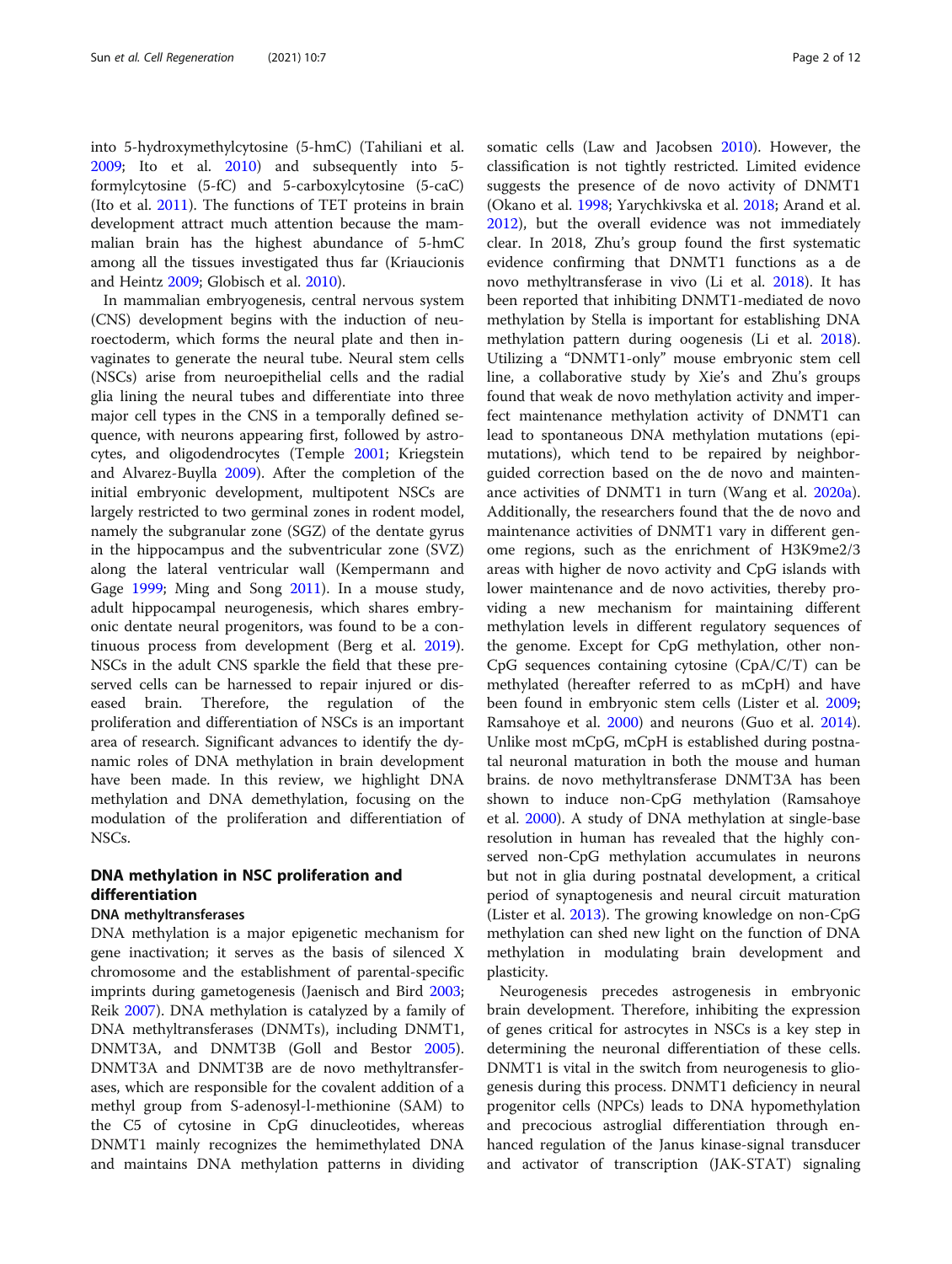(Fan et al. [2005\)](#page-9-0). The conditional knockout of DNMT1 in mitotic CNS precursor cells via the Cre/loxP system resulted in extensive hypomethylation in daughter cells, and these daughter cells were rapidly depleted within 3 weeks of postnatal life. In contrast, the inactivation of DNMT1 in postmitotic neurons did not affect the levels of global DNA methylation and cell survival during postnatal life (Fan et al. [2001\)](#page-9-0). Therefore, appropriate DNA methylation status is essential for both the maintenance and differentiation of NSCs during early development. A recent study in mouse embryonic fibroblasts has showed that DNMT1 expression positively correlates with the cell proliferation rate, largely depending on the length of G1 phase, to prevent passive DNA demethylation. When the function of DNMT1 was inhibited and the proliferation was accelerated, passive DNA demethylation on the promoters of pluripotency-related genes, including Oct4, Nanog, Sox2, Esrrb, Cdh1, and Epcam, accumulated, which resulted in the upregulation of pluripotencyrelated gene expression (He et al. [2017](#page-9-0)). The "stemness" or the self-renewal property of NSCs is associated with a cohort of pluripotency-promoting transcription factors, whereas their differentiation is related to neurogenic and gliogenic genes. As demonstrated in the study mentioned above, the inheritance of DNA methylation mediated by DNMT1 may participate in the regulation of the expression of genes relating to proliferation or differentiation, thus favoring or prohibiting certain cell fates of NSCs. This requires further studies.

Several studies have revealed a critical role for de novo DNA methyltransferase DNMT3A in regulating NSC proliferation and differentiation. DNMT3A knockout mice exhibit enhanced self-renewal of NSCs and impaired neuronal differentiation for postnatal neurogenesis (Wu et al. [2010\)](#page-11-0). Mechanistically, DNMT3A-mediated proximal promoter DNA methylation and nonpromoter DNA methylation are essential for regulating proliferation and neurogenesis-related genes expression, respectively (Wu et al. [2010](#page-11-0)). Additionally, an in vitro study revealed that DNMT3A deficiency led to increased cell proliferation as well as precocious astrocyte and oligodendrocyte differentiation of NSCs (Wu et al. [2012](#page-11-0)). Behaviorally, mice with conditional knockout of DNMT3A in GABAergic inhibitory neurons displayed several symptoms including impaired learning and memory (Lavery et al. [2020\)](#page-10-0), which is tightly associated with adult hippocampal neurogenesis (Ming and Song [2005\)](#page-10-0). Global loss of mCpH induced by DNMT3A deficiency resulted in altered gene expression in striatum inhibitory neurons (Lavery et al. [2020](#page-10-0)). It is well known that GABA-releasing interneurons are an important component of the adult NSC niche (Bond et al. [2015\)](#page-9-0). Whether DNMT3A deletion in inhibitory neurons regulates adult neurogenesis in a cell non-autonomous manner requires clarification.

### Methyl-CpG-binding proteins

DNA methylation exerts its biological function in at least two ways, i.e., by directly impeding the binding of transcriptional factors to gene promoter regions and by forming silenced states of chromatin via recruiting specialized transcription factors, namely methyl-CpG-binding proteins (MBPs) (Zou et al. [2012\)](#page-11-0). There are three subgroups in the MBP family, including methyl-binding domain (MBD) proteins, zinc finger/Kaiso family proteins, and SET- and RING-associated (SRA) domain proteins (Jobe and Zhao [2017\)](#page-9-0).

### Methyl-binding domain family

The MBD family proteins include MBD1–5 and MeCP2 (methyl-CpG-binding protein 2) (Hsieh and Zhao [2016](#page-9-0)). Among these, MBD1 and MeCP2 have been comprehensively studied in the regulation of NSCs. Recent studies have showed that MBD1 is expressed in the NSCs of dentate gyrus in the adult hippocampus, and that MBD1 deficiency results in the accumulation of NSCs and the impairment of the neuronal lineage differentiation. Furthermore, transcriptome analysis showed that the MBD1 mutant causes the upregulation of genes related to cell differentiation, particularly those related to astrocyte lineage differentiation (Jobe et al. [2017\)](#page-9-0). Additionally, MBD1 regulates NSC proliferation by directly binding to the promoter region of the basic fibroblast growth factor (bFGF), a potent mitogen for adult NSCs both in vitro and in vivo (Gokul et al. [2009](#page-9-0)), resulting in the tight regulation of bFGF expression in neural stem/progenitor cells (NSPCs) (Li et al. [2008](#page-10-0)). These studies reveal the important function of MBD1 in stem cell maintenance, thereby providing novel insights into how DNA methylation preserves the multipotency of stem cells for subsequent differentiation. Thus, the intrinsic epigenetic mechanisms mediated by MBD1 play crucial roles in the modulation of proliferation and differentiation of NSCs.

MeCP2, whose mutation causes the neurological disorder Rett syndrome, is another major regulator of gene expression belonging to the MBD family. As MeCP2 shows increased expression with neuronal differentiation (Jung et al. [2003](#page-9-0)), MeCP2 controls neuronal maturation and dendritic arborization in both developing (Kishi and Macklis [2010](#page-9-0)) and adult brains (Smrt et al. [2007\)](#page-10-0). One of its best known targets is the brain-derived neurotrophic factor (BDNF), a neurotrophic factor that facilitates the differentiation, maturation, and survival of neurons in the mammalian brain (Bathina and Das [2015](#page-9-0)). Studies have showed that MeCP2 suppresses BDNF gene expression by selectively binding to the BDNF promoter III. After neuronal activation and membrane depolarization, MeCP2 moves out of its binding site in the BDNF promoter, thus allowing transcription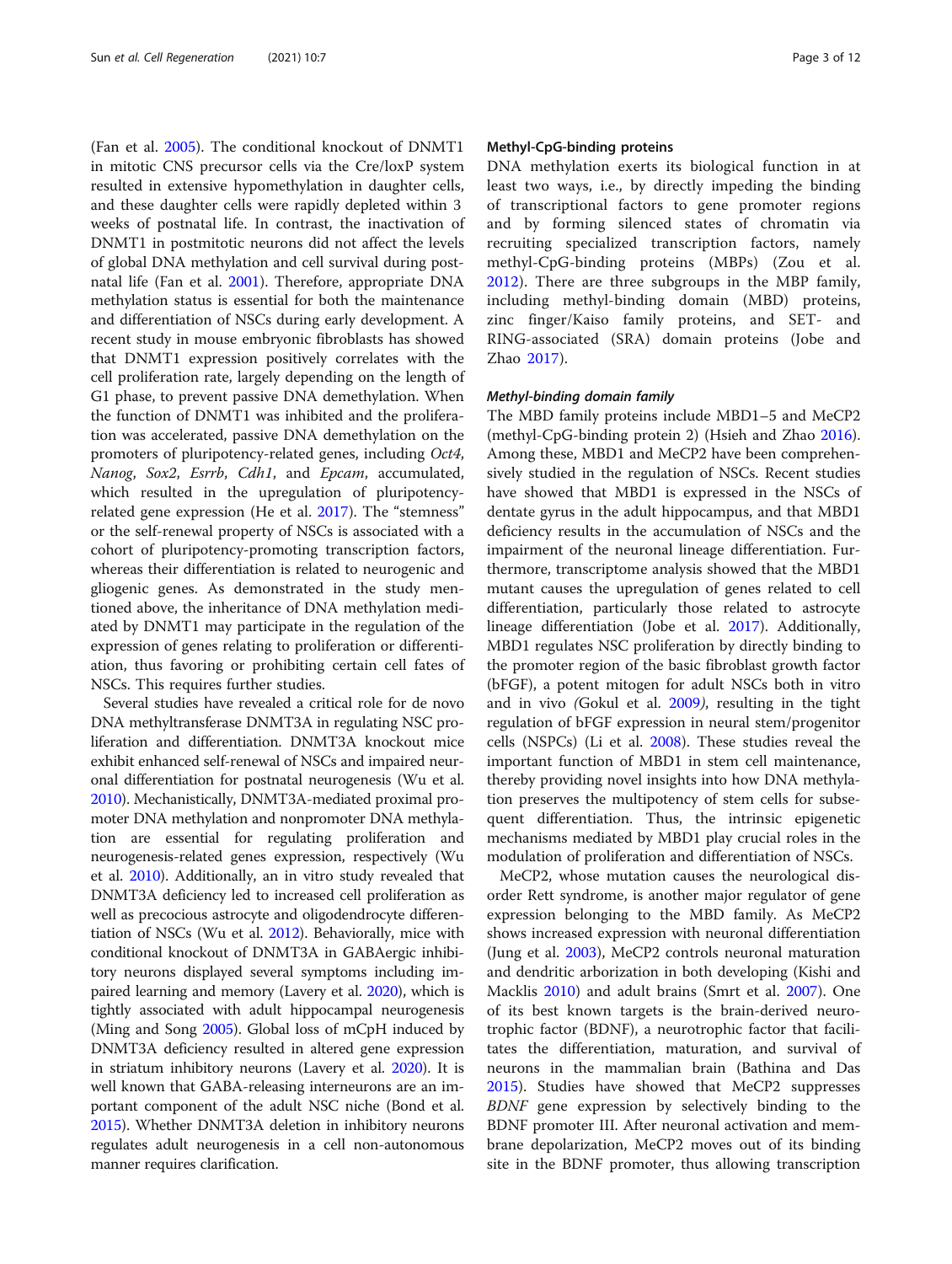to proceed (Chen et al. [2003](#page-9-0)). Additionally, BDNF upregulation after neuronal activity involves the dissociation of the MeCP2-histone deacetylase-mSin3A repression complex from its promoter (Martinowich et al. [2003\)](#page-10-0). Except for the regulation of neuronal maturation by MeCP2, a recent study has showed that MeCP2 plays a novel role in modulating the proliferation and differentiation of adult NSCs (aNSCs) in vivo and in vitro by epigenetically regulating the expression of miRNA, miR-137 (Szulwach et al. [2010\)](#page-10-0). However, it is not clear whether MeCP2 could regulate other miRNAs. It is well established that MeCP2 interacts with mCpG through MBD to recruit a co-repressor complex (including histone deacetylases, transcriptional repressor mSin3A, and other chromatin-silencing factors) (Nan et al. [1998](#page-10-0)), linking with its transcriptional repression domain (TRD), thereby altering chromatin organization and preventing transcription (Jones et al. [1998](#page-9-0); Skene et al. [2010](#page-10-0); Nan et al. [1996](#page-10-0)). Except for the primary function of gene silencing, recent studies demonstrate that MeCP2 binds to 5-hmC, an oxidation product of 5 mC, to facilitate transcription in the brain (Mellen et al. [2012](#page-10-0)). In accordance with the unexpected role of MeCP2, several studies have revealed that MeCP2 is a gene activator (Yasui et al. [2007](#page-11-0); Chahrour et al. [2008](#page-9-0)) with critical roles in transcriptional regulation in the mammalian brain. Most MeCP2-bound promoters are actively expressed in human SH-SY5Y neurons (Yasui et al. [2007](#page-11-0)). Additionally, gene expression studies performed in the mouse hypothalamus suggested that MeCP2 associated with the coactivator CREB1 (cyclic AMP-responsive element-binding protein 1) for transcriptional activation (Chahrour et al. [2008\)](#page-9-0). In addition to binding mCpG and 5-hmC, recent data showed that MeCP2 can bind mCpH in neurons in vivo (Chen et al. [2015](#page-9-0)) and repress transcription in vitro (Guo et al. [2014](#page-9-0)). Furthermore, the mCpH binding sites for MeCP2 are mostly restricted to mCpApC and the repressive transcriptional regulation in the brain is tuned by MeCP2 binding at mCpG and mCpApC sites (Lagger et al. [2017\)](#page-10-0). As a multifunctional epigenetic reader, it has become evident that MeCP2 is involved in higher order chromatin organization (Dhasarathy and Wade [2008](#page-9-0)). Chromatin compaction by MeCP2 and nucleosomal arrays can be abolished by R168X and R270X Rett syndrome (RTT)-causing MeCP2 mutations (Georgel et al. [2003\)](#page-9-0). In addition, the MeCP2-mediated heterochromatin organization and chromatin loops are critical for transcriptional regulation in the brain, which becomes aberrant because of RTT-inducing MeCP2 mutations (Horike et al. [2005;](#page-9-0) Agarwal et al. [2011](#page-8-0)). Overall, several questions on how MeCP2 and other MBDs regulate the proliferation and fate choice of NSCs remain unanswered.

#### Zinc finger/Kaiso family

The zinc finger/Kaiso family includes three members, namely Kaiso/ZBTB33, ZBTB4, and ZBTB38, and have been shown to preferentially or specifically bind methylated DNA through three Krüppel-like C2H2 zinc fingers (Filion et al. [2006](#page-9-0)). Kaiso modulates transcription by binding to the methylated sequence mCpGmCpG. Moreover, it can also bind the nonmethylated sequence CTGCNA, the consensus Kaiso binding site. The ZBTB4 and ZBTB38 require only a single methylated CpG for binding. However, studies on the role of the Kaiso family in the regulation of brain development are limited. Kaisodeficient mice were found to be viable and fertile, without any developmental defects or abnormal gene expression (Prokhortchouk et al. [2006\)](#page-10-0). Both ZBTB4 and ZBTB38 exhibited high expression in the brain (Filion et al. [2006](#page-9-0)). Thus, further studies on whether and how these proteins regulate NSCs are needed.

### SET- and RING-associated domain family

Ubiquitin-like containing PHD ring finger (UHRF) 1 and UHRF2 are two members of the SRA domain family. They prefer to bind hemimethylated DNA using their SRA domain and interact with other epigenetic factors, such as histone deacetylase 1 (HDAC1) and DNMT1 (Bronner et al. [2013](#page-9-0); Unoki et al. [2004\)](#page-11-0). UHRF1 (also known as Np95 or ICBP90) is critical for the maintenance of DNA methylation through cell division and is also involved in DNA damage repair. Recently, an intriguing study developed a new method for studying the dynamic DNA methylation maintenance process - Hammer-seq sequencing technology, and found that UHRF1-Ligase1 and PCNA-DNMT1 interactions contribute to rapid replication-coupled maintenance, whereas the UHRF1-H3K9me2/3 interaction and nucleosome occupancy specifically regulate replicationuncoupled maintenance during mitotic inheritance of methylation (Ming et al. [2020\)](#page-10-0). However, these two methylation maintenance pathways are imperfect, leading to the gradual loss of methylation at some CpG sites during continuous mitosis, which may be an important mechanism for selective hypomethylation in aging and tumorigenesis (Ming et al. [2020](#page-10-0)). UHRF2, also known as Np97 or NIRF, is involved in cell cycle progression. A study investigating the expression pattern of UHRF1 in the mouse brain from developmental to adult stages has showed that UHRF1 is abundantly expressed in proliferative NSPCs during the developmental stage and in the hippocampus of adult brain (Murao et al. [2014](#page-10-0)).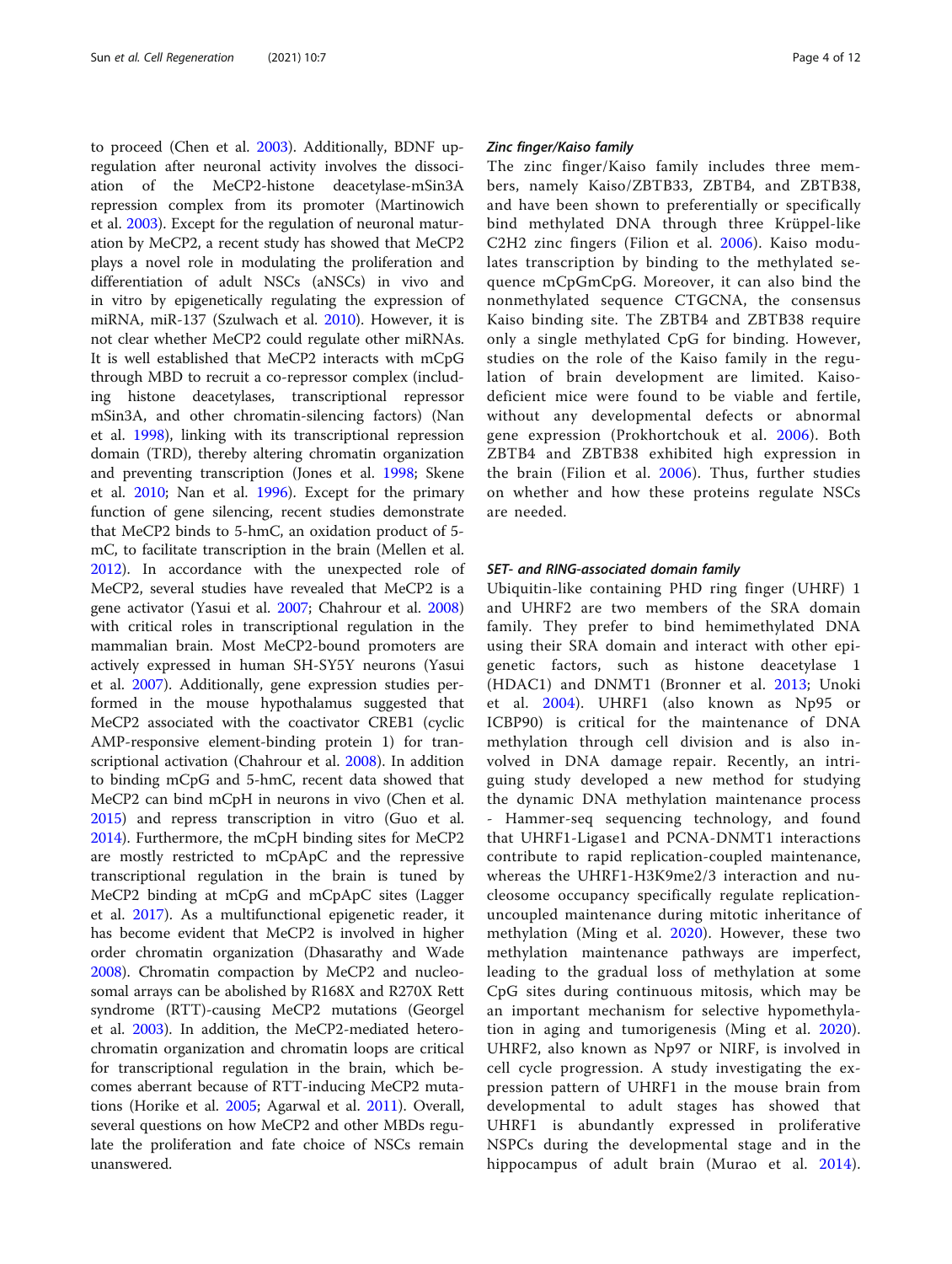However, how UHRF1 functions in NSPC proliferation and differentiation warrants further research.

# DNA demethylation in NSC proliferation and differentiation

DNMTs are known as "writers" of DNA methylation, whereas MBPs are the "interpreters" of DNA methylation. What are the eraser proteins for DNA methylation? Cytosine demethylation can occur through a passive process, which takes place in the absence of functional DNMT1 activity during DNA replication (Ooi et al. [2009](#page-10-0); Chen and Riggs [2011\)](#page-9-0). A recent study has suggested that Gadd45 proteins couple with the DNAexcision-repair-based DNA demethylation mechanism to promote active DNA demethylation (Ma et al. [2009a](#page-10-0)). An activity-dependent immediate early gene Gadd45b, a member of the Gadd45 family, is required for the activity-induced DNA demethylation of specific gene promoters, which are crucial for adult neurogenesis, including BDNF and bFGF (Ma et al. [2009b](#page-10-0)). Correspondingly, Gadd45b knockout impaired the neural activityinduced proliferation of neural progenitors and the dendritic growth of newborn neurons in the adult hippocampus (Ma et al. [2009b\)](#page-10-0).

In addition, DNA demethylation can occur actively via the enzymatic conversion of the methylated cytosine into cytosine without DNA replication. One well-known pathway of active demethylation is regulated by the TET family proteins, which catalyze 5-mC into an oxidized 5 hmC and subsequently into 5-fC and 5-caC (Tahiliani et al. [2009](#page-10-0); Ito et al. [2010](#page-9-0)). TET family proteins have three members, namely TET1, TET2, and TET3, whose expression patterns differ in tissues. Interestingly, they are all expressed in the brain, with TET3 showing the highest level, followed by TET2 and TET1 (Szwagierczak et al. [2010](#page-10-0)). Correspondingly, the mammalian brain retains the highest concentration of 5-hmC, the oxidation derivatives of 5-mC by TET proteins. Therefore, TET enzymes play an important role in the regulation of NSCs in theory. A recent study has demonstrated that TET1 is highly expressed in NPCs in adult hippocampus, and that TET1-knockout mice show reduced progenitor proliferation, thus resulting in impaired spatial learning and memory (Zhang et al. [2013\)](#page-11-0). In contrast, TET1 deletion has no effect in mouse development (Dawlaty et al. [2011](#page-9-0)) and, in NPCs, impacted a cohort of genes, which were hypermethylated and downregulated, involved in progenitor proliferation (Zhang et al. [2013\)](#page-11-0).

During neurodevelopment, the expression dynamics of three TET dioxygenases are different. A significant and specific increase in TET2 expression, accompanied by a dramatic increase in global 5-hmC level, was found in differentiated aNSCs compared with proliferating aNSCs. In contrast, TET2 ablation stimulated aNSC

proliferation and inhibited their neuronal and glial differentiation both in vivo and in vitro. Mechanistically, TET2 binds to the transcription factor Foxo3a and regulates the expression of genes related to aNSC proliferation and differentiation (Li et al. [2017\)](#page-10-0). Thus, TET1 and TET2 possess distinct roles in the regulation of NSCs through different mechanisms. Another member of TET proteins TET3 is also critical in NPC maintenance and in the terminal differentiation of neurons (Li et al. [2015](#page-10-0)). An intriguing report has suggested a novel non-catalytic role for TET3 in regulating NSC maintenance within the adult SVZ (Montalban-Loro et al. [2019](#page-10-0)). Montalbán-Loro and colleagues discovered that TET3 directly binds to Snrpn, belonging to the Prader–Willi imprinted gene cluster, thus contributing to the transcriptional inactivation of the gene (Montalban-Loro et al. [2019](#page-10-0)). The interaction between TET DNA dioxygenases and other epigenetic regulators during neural development warrants further exploration.

# Mechanisms of opioids and vitamin C by TET1

Opioids, known as addictive drugs, have been studied extensively in NSCs (Eisch et al. [2000](#page-9-0); Zheng et al. [2013](#page-11-0)). Our previous study showed that morphine blocks the CPP (conditioned place preference) training-induced enhanced survival of newborn neurons with no effect on early neural progenitors in adult hippocampus (Zhang et al. [2016](#page-11-0)). Because the expression of opioid receptors in NSCs is very low (Hutchins et al. [2017\)](#page-9-0), the mechanism underlying NSC regulation by opioids is largely unknown. Our recent study has showed that the opioids morphine and naloxone, which can penetrate membranes, facilitate NSC proliferation via a receptorindependent and TET1-dependent pathway (Liang et al. [2020](#page-10-0)). These two opioids bound to the TET1 protein via three key residues (1880–1882) and suppressed the DNA demethylation ability of TET1, resulting in the reduced proliferation of NSCs. These results are consistent with that of a previous study on TET1 null mice. Additionally, the receptor-independent functions of naloxone and morphine were not observed in TET1-knockout NSCs. Furthermore, when the expression of opioid receptors was increased during the late stage of NSC differentiation, morphine but not naloxone, inhibited the neuronal differentiation of NSCs via a traditional receptor-dependent and miR181a-Prox1-Notch-related pathway (Fig. [1\)](#page-5-0) (Hansen et al. [2011;](#page-9-0) Xu et al. [2014](#page-11-0)). These results demonstrate a direct link between opioids and epigenetic regulation in NSCs, thereby expanding our understanding on the regulatory mechanism of opioids onto NSCs.

In contrast to the impact of naloxone and morphine, some small chemicals, such as ascorbic acid (AA), enhance the catalytic activity of TET enzymes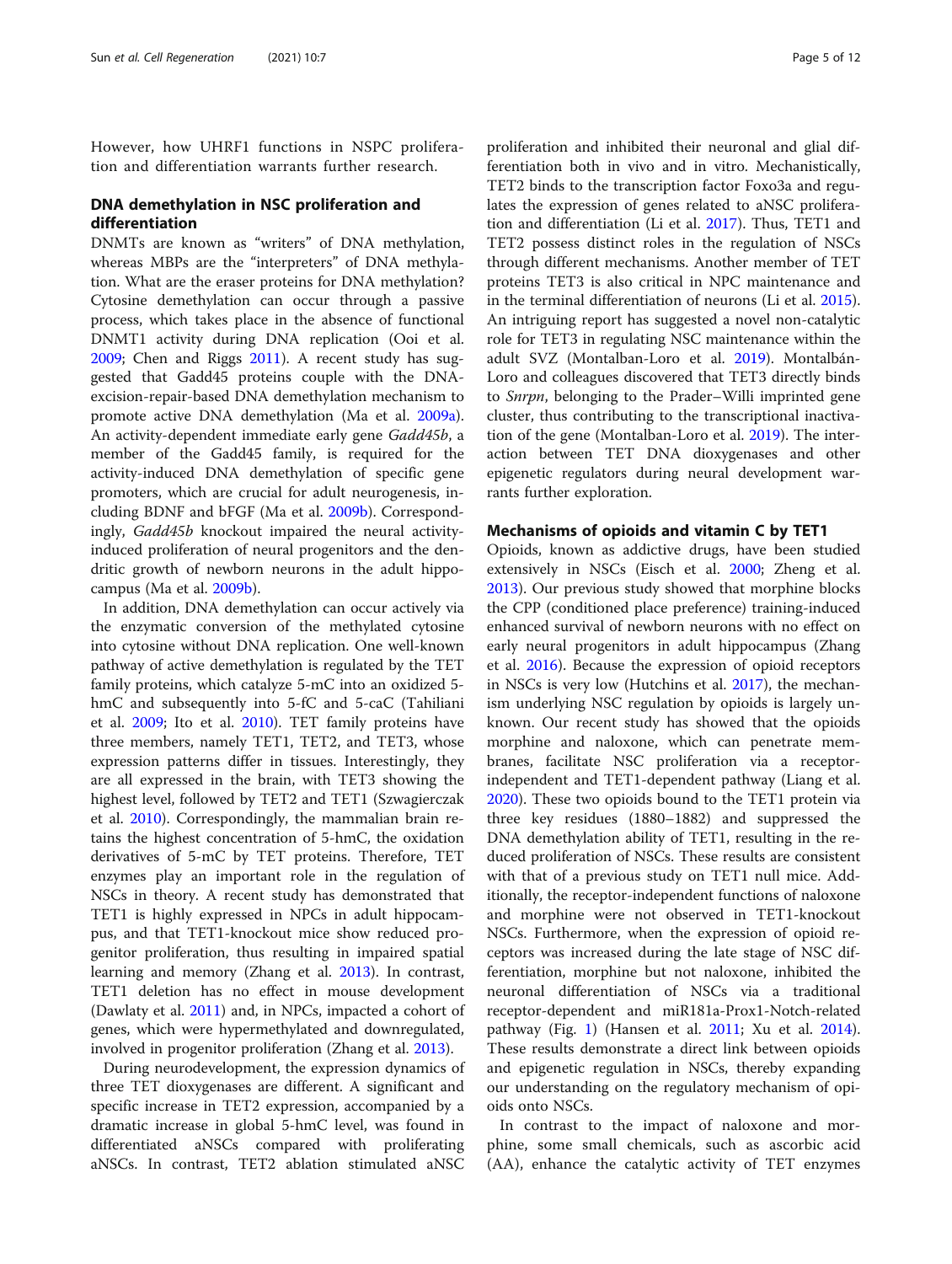<span id="page-5-0"></span>

(Yin et al. [2013](#page-11-0)). AA (or vitamin C) can particularly bind to the catalytic domain of TET enzymes to enhance their oxidation capacity, leading to DNA demethylation. Thus, AA acts as a cofactor of TET enzymes (Yin et al. [2013](#page-11-0)). Emerging evidence demonstrates that AA-induced epigenetic regulation plays an important role in brain development. AA promoted the neuronal and astrocyte differentiation of CNS precursor cells in vitro (Lee et al. [2003](#page-10-0)). He and colleagues recently discovered that AA enhances NSC differentiation into dopamine (DA) neurons. Mechanistically, AA induced the TET1-mediated DNA hydroxymethylation on the promoters of DA phenotype gene. Subsequently, Nurr1, a transcription factor critical for DA neuron development, was recruited to these gene promoters, thereby activating transcription (He et al. [2015\)](#page-9-0). The same research group then showed that AA treatment induces the enrichment of 5-hmC near the consensus binding motifs of nuclear factor I (NFI) and enhanced the recruitment of NFI and STAT3 in the 5-hmC-enriched regions of astrocyte-specific genes, thereby leading to the upregulation of astrocytic genes and increased astrocyte differentiation (Kim et al. [2018](#page-9-0)) (Fig. 1). AA not only influences the catalytic activity of TET, but also plays a key role in determining the biological outcome of

its function. In the presence of AA, TET1 negatively regulated somatic cell reprogramming by regulating 5 hmC formation at MET-related loci, whereas in its absence, TET1 promoted MET-independent somatic cell reprogramming (Chen et al. [2013](#page-9-0)). These studies deepen our understanding of the essential functions of epigenetic regulation in linking external chemicals to the nuclear transcriptional control of gene expression in NSCs and their progeny. However, the interaction of AA with epigenetic pathways to regulate NSC proliferation remains unknown.

# Connections between DNMT1 and TET1

We have thus far shown how DNA methylation and demethylation are closely linked. The connections between DNMT1 and TET1 have also been explored. DNMT1 preferentially recognizes hemimethylated DNA and remains activated in the  $G_1$  phase, following S and M phases, to ensure that DNA methylation is stably inherited across generations (Law and Jacobsen [2010](#page-10-0)). On the other hand, TET1 has showed greater ability to demethylate hemimethylated CpG sites than methylated CpG sites (He et al. [2019](#page-9-0)) (Fig. [2a](#page-6-0)). Therefore, DNMT1 and TET1 compete with each other for the hemimethylated CpG sites (He et al. [2019](#page-9-0)). Furthermore, the tight competition between DNMT3s and TETs at a large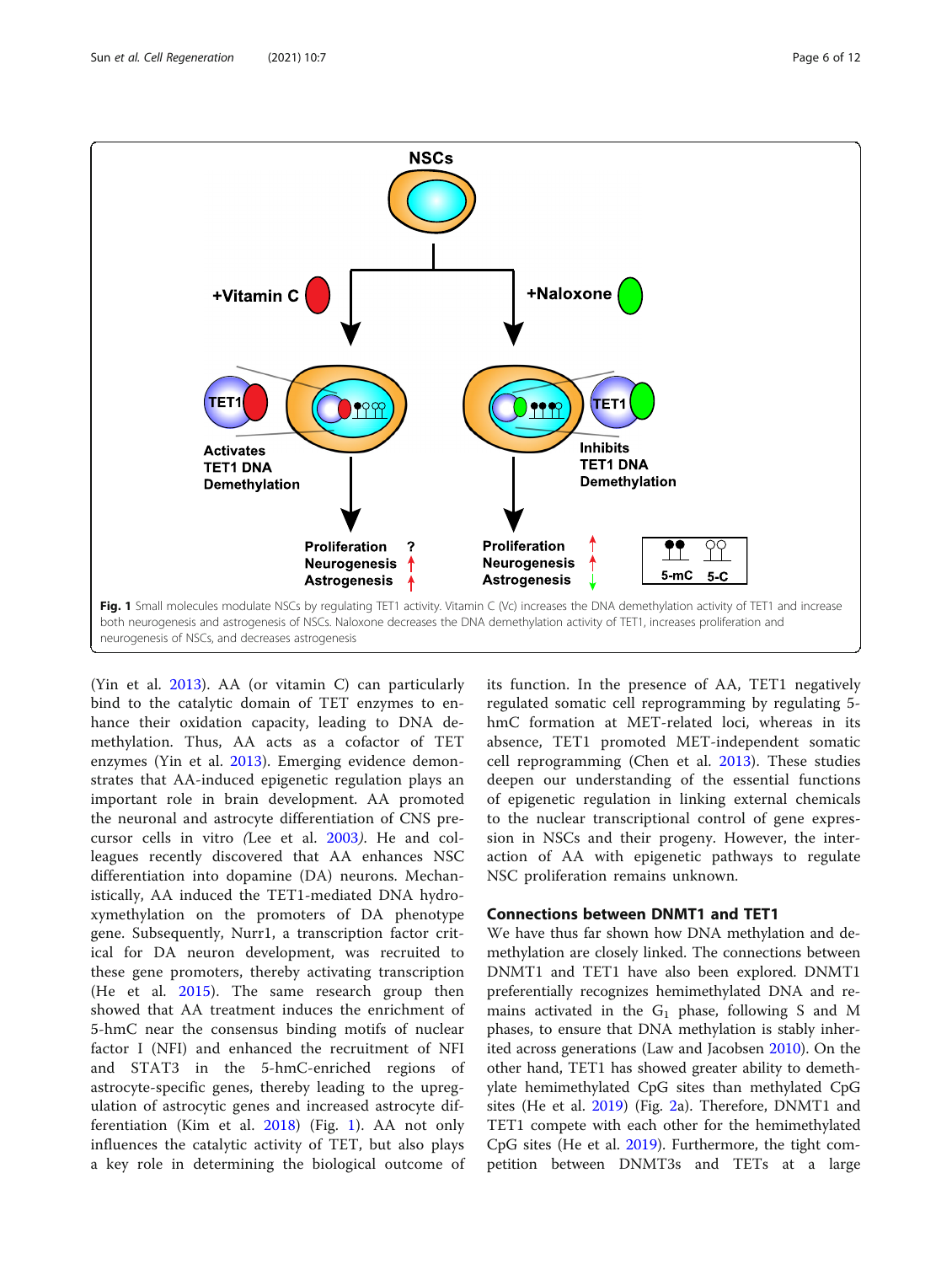

<span id="page-6-0"></span>

collection of methylated somatic enhancers is observed in both human and mouse pluripotent cells (Charlton et al. [2020\)](#page-9-0).

Because the pluripotency-related and epithelial cellspecific genes are more likely to have unmethylated newly synthesized DNA strands after the S phase (He et al. [2017](#page-9-0)), the competition between DNMT1 and TET1 on these genes may play critical role in NSCs. This hypothesis is supported by three facts: 1) NSCs have high expression of several markers of pluripotency, such as Sox2; 2) NSCs proliferate at a relatively high rate; and 3) the differentiation from NSCs to neurons and astrocytes involves changes in the expression of mesenchymal and epithelial markers.

DNA demethylation includes passive DNA demethylation, which is normally induced by inhibiting the functions of DNMT1, and active DNA demethylation, which is normally induced by stimulating the functions of TETs. Although both kinds of DNA demethylation decrease methylation levels around the transcription start sites, passive DNA demethylation decreases fullymethylated CpG sites but increases hemimethylated

CpG sites, whereas active DNA demethylation decreases hemimethylated CpG sites and increases unmethylated CpG sites. Because these two kinds of DNA demethylation have different abilities to affect chromatin accessi-bility and gene expression (He et al. [2019\)](#page-9-0), they may play distinct roles even when induced in the same system (Fig. 2b).

Additional connections between DNMT1 and TET1 should also be discussed when AA is used to control TET1 activity or cell proliferation, when the epithelial– mesenchymal transition (EMT) or MET is induced, and when the switch between energy metabolic models (oxidative phosphorylation and glycolysis) is modulated (Sun et al. [2020\)](#page-10-0).

# Abnormal DNA modifications and neurological diseases

Emerging evidences have showed that abnormal DNA methylation is associated with the pathophysiology of many neurological diseases.

Several studies suggest that aberrant DNA methylation is involved in many neurodegenerative diseases, including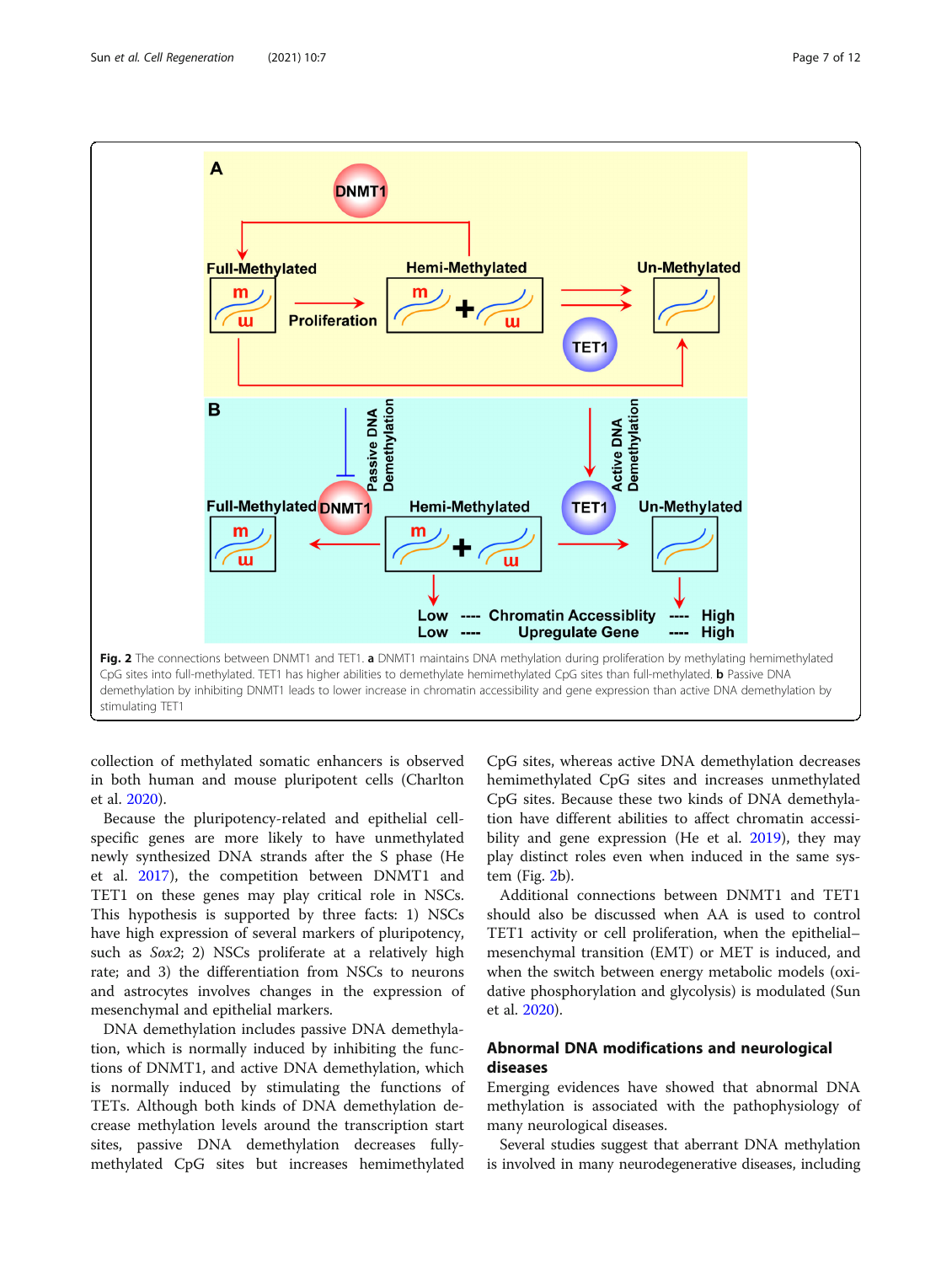Parkinson's disease (PD) and Alzheimer's disease (AD) (De Jager et al. [2014;](#page-9-0) Coppieters et al. [2014;](#page-9-0) Chuang et al. [2017\)](#page-9-0). By new base-resolution mapping and analytical technologies, a study has identified a group of AD-specific 5-mC, 5-hmC, and 5-fC/−caC signatures (Fetahu et al. [2019\)](#page-9-0). In addition, DNA methylation and gene expression in schizophrenia, a severe psychiatric disease, have also been explored (Liu et al. [2014](#page-10-0); Vitale et al. [2017](#page-11-0)). Five gene loci which are differentially methylated are common in different cell types deriving from schizophrenia patient. Collectively, these studies demonstrate that DNA methylation plays a pivotal role in neurological diseases and that the identified disease-specific epigenetic signatures can be implicated in the early diagnosis and prognosis of the diseases.

DNMT1 mutations lead to central and peripheral neurodegeneration. Thus, the patients present hereditary sensory and autonomic neuropathy with dementia and hearing loss, which arise from global hypomethylation and site-specific hypermethylation (Klein et al. [2011](#page-9-0)). In addition, mutations in DNMT3A have recently been associated with neurodevelopmental disorders. Through whole-genome sequencing, DNMT3A has been identified as a candidate gene marker for autism spectrum disorder (Jiang et al. [2013\)](#page-9-0), and mutations in DNMT3A have been involved in overgrowth syndrome (Tatton-Brown et al. [2014](#page-10-0); Tatton-Brown et al. [2018](#page-10-0)) and acute monocytic leukemia (Yan et al. [2011\)](#page-11-0). In contrast, de novo missense mutations in the PWWP domain of DNMT3A result in microcephalic dwarfism due to failure of binding to H3K36me2 and H3K36me3, thereby altering DNA methylation of Polycomb-marked regions (Heyn et al. [2019](#page-9-0)). Thus, these findings provide a novel framework for the study of neurological disorders.

MeCP2 dysfunction, including loss of function and increased dosage, causes a range of neuropsychiatric disorders (Moretti and Zoghbi [2006](#page-10-0)). Numerous studies have shown that RTT, a neurodevelopmental disorder, is closely related to mutation of MeCP2 on the X chromosome (Moretti and Zoghbi [2006](#page-10-0); Amir et al. [1999](#page-8-0); Weaving et al. [2005](#page-11-0)). A large amount of data has revealed that reduced 5-mC binding by MeCP2 mutations in the MBD contributes to the pathophysiology of RTT (Agarwal et al. [2011](#page-8-0); Kudo et al. [2003](#page-10-0)). Additionally, a recent study demonstrated that MeCP2 R133C mutation may cause the disease by inhibiting 5-hmC binding (Mellen et al. [2012\)](#page-10-0). Moreover, in mouse models of RTT and MeCP2 duplication syndrome, transcriptional analysis revealed that MeCP2 null or duplication affected genes with higher MeCP2 binding and mCpH levels accumulating as neurons maturation, which may be the molecular mechanism for the delayed onset of Rett (Chen et al. [2015\)](#page-9-0). Furthermore, RTT-inducing mutants failed to induce MeCP2-driven chromatin compaction

(Nikitina et al. [2007](#page-10-0)). Until recently, a new view on how the mutation of this gene causes the occurrence and development of RTT has emerged. The latest discovery from Young et al. revealed that methylated DNA significantly promoted the phase separation of MeCP2, which can be disrupted by RTT-causing mutated MECP2 and lead to changes in heterochromatin formation and abnormal transcription of related genes, ultimately resulting in the occurrence of diseases (Li et al. [2020](#page-10-0)). Two other earlier studies (Wang et al. [2020b;](#page-11-0) Fan et al. [2020](#page-9-0)) reported similar findings, showing that MeCP2-mediated phase separation is critical for the pathology of RTT, which provides a new angle to drug development for the treatment of neurological diseases. Mounting evidences show that malfunctioning TET proteins and abnormal 5-hmC modifications are involved in the pathophysiology of different neurological diseases. The selective deletion of TET1 in nucleus accumbens neurons in adult mice produced antidepressant-like effects (Feng et al. [2017](#page-9-0)). Genome-wide mapping revealed that 5-hmC levels are inversely correlated with MeCP2 dosage, whose mutations cause Rett syndrome (Szulwach et al. [2011](#page-10-0)). In addition, abnormal 5-hmC levels participate in the etiology of fragile X-associated tremor/ataxia syndrome, a late-onset neurodegenerative disorder (Yao et al. [2014](#page-11-0)). Thus, further research on 5-hmC modifications and TET proteins in the context of neurodevelopmental disorders is urgently needed. These studies will advance the understanding of diseases and contribute to the development of effective therapeutic treatments for human neurodevelopmental disorders.

## Conclusions

Here, we reviewed recent studies on proteins involved in DNA methylation, focusing on the proliferation and differentiation of NSCs. We discussed the connection between DNMT1, which methylates hemimethylated CpG sites, and TET1, which demethylates cytosine, because these proteins are highly connected in the expression of pluripotency-related and EMT- or MET-related genes, as well as in the regulation of cell proliferation and energy metabolism, which have been demonstrated to play important roles in a variety of biological processes, including embryonic development, somatic cell reprogramming, and cancer progression. By using these two proteins and DNA methylation regulation as bridges, the newly explored mechanisms in these processes can be further the studies on the proliferation and differentiation of NSCs.

In addition, we have identified a TET1-dependent and receptor-independent pathway used by opioids, i.e., morphine and naloxone, to modulate the proliferation and differentiation of NSCs. The chronic or repetitive administration of opioids causes adverse side effects,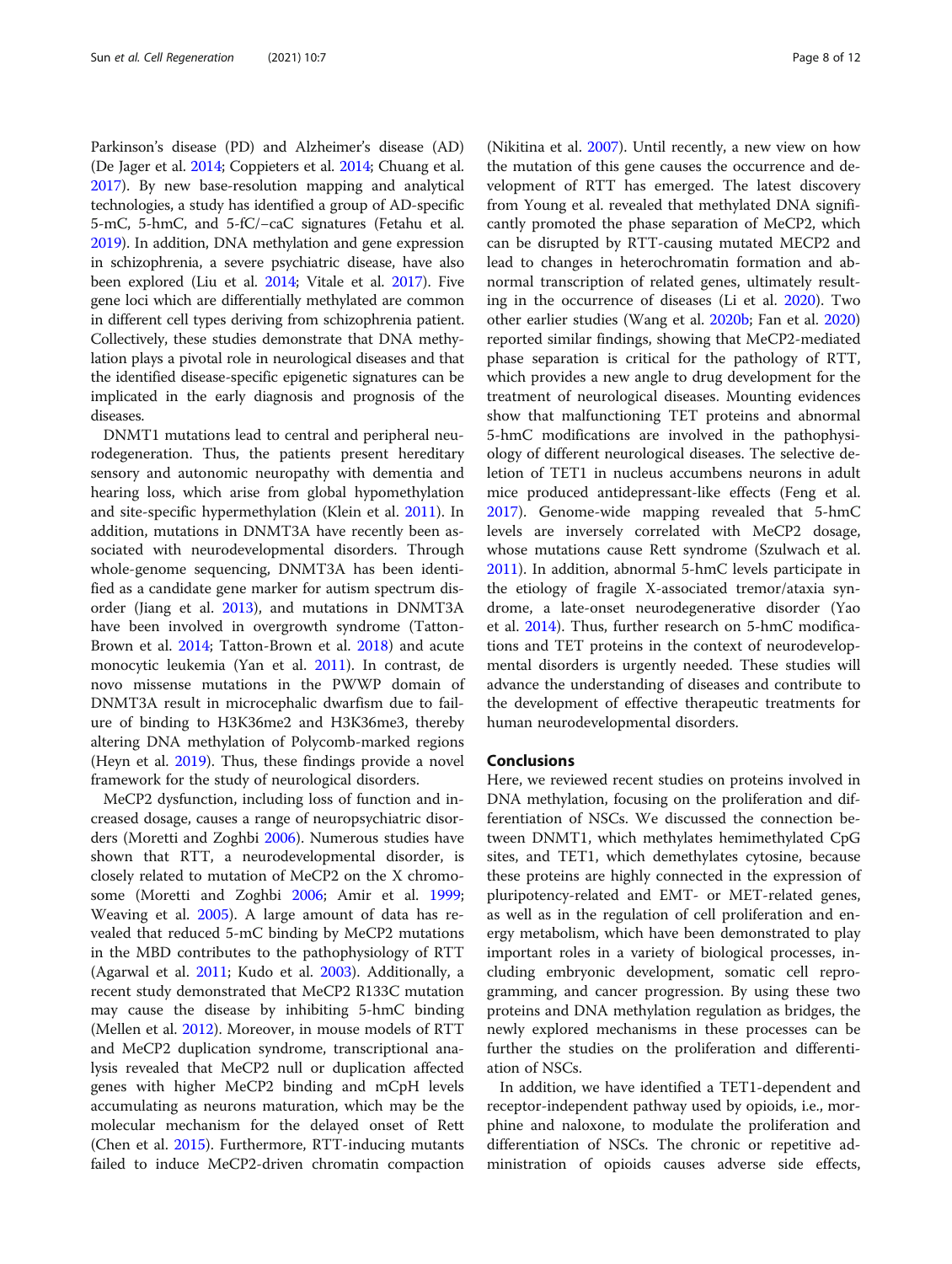<span id="page-8-0"></span>including tolerance and addiction, which are highly associated with adult hippocampal neurogenesis and contextual learning (Eisch and Harburg [2006](#page-9-0); Leuner et al. [2006](#page-10-0)). Opioid receptors and endogenous opioid peptides should be considered in future studies on DNA methylation and NSCs.

Increasing evidence suggests that DNMT3A and DNMT3B closely interact with H3K36 methylation through their PWWP domain to maintain the proper level of intergenic and intragenic DNA methylation, which plays critical roles in mammalian development and has been implicated in human developmental disorders and cancers. Two promising studies simultaneously revealed that DNMT3A was recruited to the H3K36me2-marked domain to regulate the establishment of intergenic DNA methylation (Xu et al. [2020](#page-11-0); Weinberg et al. [2019\)](#page-11-0). Aberrant levels of histone H3K36me2 lead to significant alterations in global 5-mC levels, which result from abnormal DNA hypermethylation by DNMT3A in the intergenic region (Xu et al. [2020](#page-11-0)). In contrast, missense-mutant (Y365C, I310N or W297del) DNMT3A in the PWWP domain, which causes Tatton–Brown–Rahman syndrome (TBRS), a childhood overgrowth disorder, abolishes its binding affinity towards H3K36me2 resulting in aberrant intergenic CpG methylation (Weinberg et al. [2019](#page-11-0)). Mice with DNMT3A carrying a D329A point mutation in the PWWP domain exhibit postnatal growth retardation. DNMT3A<sup>D329A</sup> is selectively recruited to H3K27me3marked chromatin, which leads to DNA hypermethylation in the H3K27me3-marked domain and derepression of genes involved in hypothalamus development (Sendzikaite et al. [2019\)](#page-10-0). Similarly, a strong interaction between DNMT3B with H3K36me3 is observed both in mouse (Neri et al. [2017;](#page-10-0) Lee et al. [2017\)](#page-10-0) and human embryonic stem cells (Lee et al. [2017](#page-10-0); Tan et al. [2019](#page-10-0)), which is important for regulating cell typespecific genes expression as well as cancer establishment and progression. However, the function of crosstalk between DNMT3s and H3K36 methylations in NSC regulation has not been determined.

Glioblastoma multiforme (GBM) is a common brain tumor in children and adults. However, paediatric GBM is biologically and mechanistically distinct from adult GBM (Jones et al. [2012](#page-9-0); Sturm et al. [2012](#page-10-0)). It has been shown that two recurrent mutations (K27M and G34R/ V) in H3F3A encoding histone H3 variant H3.3 are closely associated with numerous pediatric brain tumors (Schwartzentruber et al. [2012\)](#page-10-0). Recently, global analysis of histone modifications revealed that K27M mutation led to significantly reduced amounts of H3K27me2 and H3K27me3 (Chan et al. [2013;](#page-9-0) Lewis et al. [2013\)](#page-10-0). As discussed above, there is intense interaction of DNMT3s with histone modifications to regulate DNA methylation. It is promising to investigate whether altered histone methylations induced by H3.3 onco-mutations lead to tumorigenesis by reshaping DNA methylation.

This review focused on the role of DNA methylation, including the related proteins and small molecules, in the modulation of proliferation and differentiation of NSCs. As a common epigenetic modification, DNA methylation is highly linked to other epigenetic modifications, including non-coding RNAs and histone modifications, as well as to a variety of biological processes. Understanding the interplay between DNA methylation and NSCs in a broad biological context can facilitate the related studies and reduce potential misunderstanding.

#### Abbreviations

AA: Ascorbic acid; BDNF: Brain-derived neurotrophic factor; CNS: Central nervous system; CPP: Conditioned place preference; DA: Dopamine; EMT: Epithelial–mesenchymal transition; HDAC1: Histone deacetylase 1; JAK-STAT: Janus kinase-signal transducer and activator of transcription; MBD: Methyl-binding domain; MBP: Methyl-CpG-binding proteins; MET: Mesenchymal–epithelial transition; NFI: Nuclear factor I; NIRF: Np95/ ICBP90-like RING finger protein; NPCs: Neural progenitor cells; NSCs: Neural stem cells; SAM: S-adenosyl-l-methionine; SGZ: Subgranular zone; SRA: SETand RING-associated; SVZ: Subventricular zone; TET: Ten-eleven translocation

#### Authors' contributions

SJ, YJ, and MX wrote the paper; LHH, PD and ZhH revised the paper. All authors read and approved the final manuscript.

#### Funding

This work was supported by the Guangzhou Key Area Research and Development Project, No. 202007030003, the National Natural Science Foundation of China, No. U1601228, 81901288 and 31671475, the Strategic Priority Research Program of Chinese Academy of Sciences, No. XDA16010305; the Natural Science Foundation of Guangdong Province, No. 2017A030313786; the Key Research Program of Frontier Sciences of Chinese Academy of Sciences, No. QYZDB-SSW-SMC031; the International Partnership Program of Chinese Academy of Sciences, No. 154144KYSB20190034; the Key Research & Development Program of Guangzhou Regenerative Medicine and Health Guangdong Laboratory, No. 2018GZR110104008, and the Science and Technology Planning Project of Guangdong Province, No. 2017B030314056.

#### Competing interests

The authors declare that they have no competing interests.

#### Author details

<sup>1</sup> Bioland Laboratory (Guangzhou Regenerative Medicine and Health Guangdong Laboratory), #188 Kaiyuan Ave., Science City, Huangpu District, Guangzhou 510700, China. <sup>2</sup>CAS Key Laboratory of Regenerative Biology, Guangzhou Institutes of Biomedicine and Health, Chinese Academy of Sciences, Guangzhou 510530, China. <sup>3</sup>Guangdong Provincial Key Laboratory of Stem Cell and Regenerative Medicine, Guangzhou 510530, China. 4 Institutes for Stem Cell and Regeneration, Chinese Academy of Sciences, Beijing 100101, China. <sup>5</sup>School of Life Science, Westlake University, Hangzhou 310024, China.

#### Received: 25 July 2020 Accepted: 25 November 2020 Published online: 02 March 2021

#### References

- Agarwal N, Becker A, Jost KL, Haase S, Thakur BK, Brero A, et al. MeCP2 Rett mutations affect large scale chromatin organization. Hum Mol Genet. 2011; 20:4187–95.
- Amir RE, Van den Veyver IB, Wan M, Tran CQ, Francke U, Zoghbi HY. Rett syndrome is caused by mutations in X-linked MECP2, encoding methyl-CpGbinding protein 2. Nat Genet. 1999;23:185–8.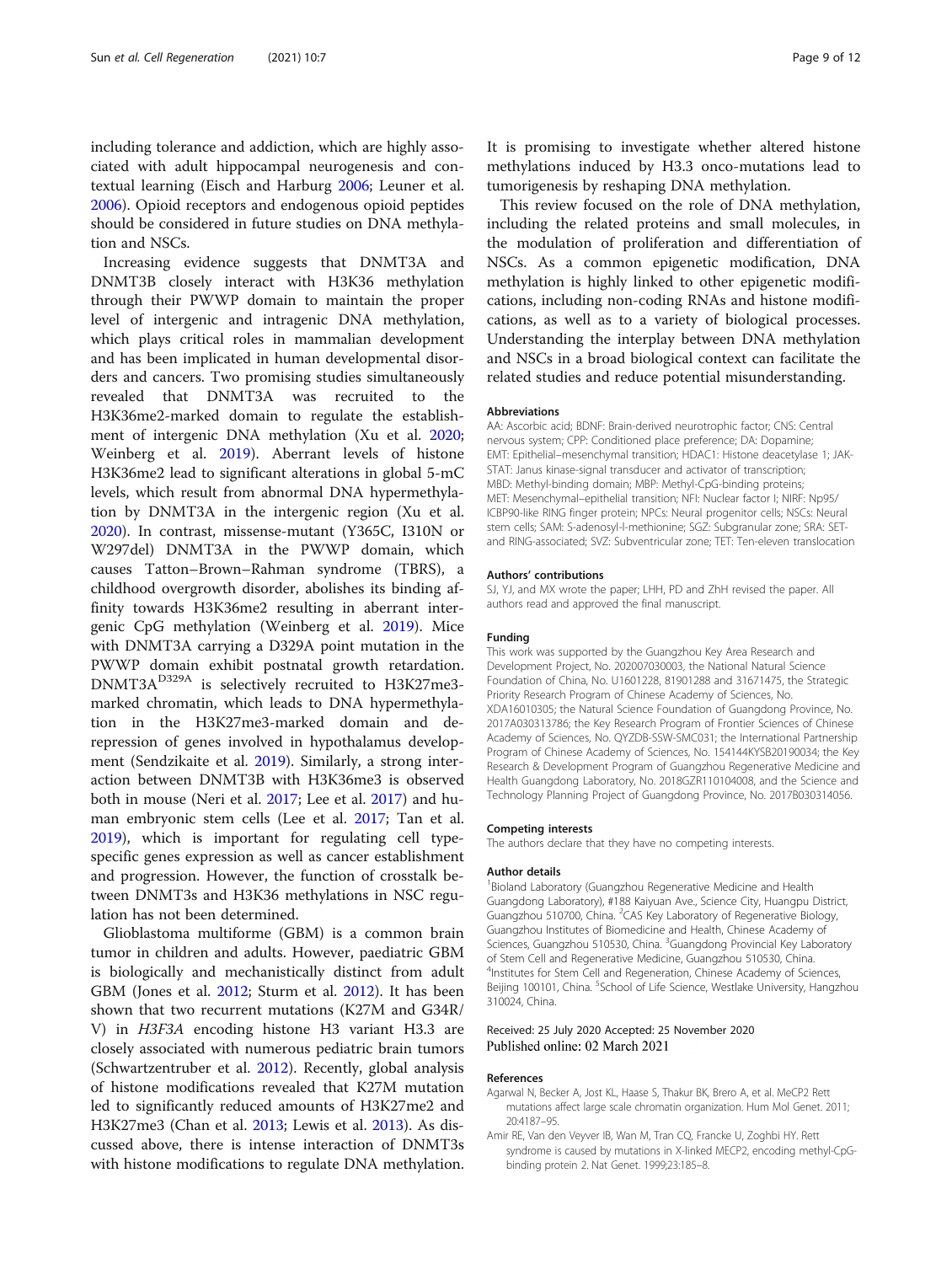- <span id="page-9-0"></span>Bathina S, Das UN. Brain-derived neurotrophic factor and its clinical implications. Arch Med Sci. 2015;11:1164–78.
- Berg DA, Su Y, Jimenez-Cyrus D, Patel A, Huang N, Morizet D, et al. A common embryonic origin of stem cells drives developmental and adult neurogenesis. Cell. 2019;177:654–68 e15.
- Bird A. Perceptions of epigenetics. Nature. 2007;447:396–8.
- Bond AM, Ming GL, Song H. Adult mammalian neural stem cells and neurogenesis: five decades later. Cell Stem Cell. 2015;17:385–95.
- Bronner C, Krifa M, Mousli M. Increasing role of UHRF1 in the reading and inheritance of the epigenetic code as well as in tumorogenesis. Biochem Pharmacol. 2013;86:1643–9.
- Chahrour M, Jung SY, Shaw C, Zhou X, Wong ST, Qin J, et al. MeCP2, a key contributor to neurological disease, activates and represses transcription. Science. 2008;320:1224–9.
- Chan KM, Fang D, Gan H, Hashizume R, Yu C, Schroeder M, et al. The histone H3. 3K27M mutation in pediatric glioma reprograms H3K27 methylation and gene expression. Genes Dev. 2013;27:985–90.
- Charlton J, Jung EJ, Mattei AL, Bailly N, Liao J, Martin EJ, et al. TETs compete with DNMT3 activity in pluripotent cells at thousands of methylated somatic enhancers. Nat Genet. 2020;52:819–27.
- Chen J, Guo L, Zhang L, Wu H, Yang J, Liu H, et al. Vitamin C modulates TET1 function during somatic cell reprogramming. Nat Genet. 2013;45:1504–9.
- Chen L, Chen K, Lavery LA, Baker SA, Shaw CA, Li W, et al. MeCP2 binds to non-CG methylated DNA as neurons mature, influencing transcription and the timing of onset for Rett syndrome. Proc Natl Acad Sci U S A. 2015;112:5509–14.
- Chen WG, Chang Q, Lin Y, Meissner A, West AE, Griffith EC, et al. Derepression of BDNF transcription involves calcium-dependent phosphorylation of MeCP2. Science. 2003;302:885–9.
- Chen ZX, Riggs AD. DNA methylation and demethylation in mammals. J Biol Chem. 2011;286:18347–53.
- Chuang YH, Paul KC, Bronstein JM, Bordelon Y, Horvath S, Ritz B. Parkinson's disease is associated with DNA methylation levels in human blood and saliva. Genome Med. 2017;9:76.
- Coppieters N, Dieriks BV, Lill C, Faull RL, Curtis MA, Dragunow M. Global changes in DNA methylation and hydroxymethylation in Alzheimer's disease human brain. Neurobiol Aging. 2014;35:1334–44.
- Dawlaty MM, Ganz K, Powell BE, Hu YC, Markoulaki S, Cheng AW, et al. Tet1 is dispensable for maintaining pluripotency and its loss is compatible with embryonic and postnatal development. Cell Stem Cell. 2011;9:166–75.
- De Jager PL, Srivastava G, Lunnon K, Burgess J, Schalkwyk LC, Yu L, et al. Alzheimer's disease: early alterations in brain DNA methylation at ANK1, BIN1, RHBDF2 and other loci. Nat Neurosci. 2014;17:1156–63.
- Dhasarathy A, Wade PA. The MBD protein family-reading an epigenetic mark? Mutat Res. 2008;647:39–43.
- Eisch AJ, Barrot M, Schad CA, Self DW, Nestler EJ. Opiates inhibit neurogenesis in the adult rat hippocampus. Proc Natl Acad Sci U S A. 2000;97:7579–84.
- Eisch AJ, Harburg GC. Opiates, psychostimulants, and adult hippocampal neurogenesis: insights for addiction and stem cell biology. Hippocampus. 2006;16:271–86.
- Fan C, Zhang H, Fu L, Li Y, Du Y, Qiu Z, et al. Rett mutations attenuate phase separation of MeCP2. Cell Discov. 2020;6:38.
- Fan G, Beard C, Chen RZ, Csankovszki G, Sun Y, Siniaia M, et al. DNA hypomethylation perturbs the function and survival of CNS neurons in postnatal animals. J Neurosci. 2001;21:788–97.
- Fan G, Martinowich K, Chin MH, He F, Fouse SD, Hutnick L, et al. DNA methylation controls the timing of astrogliogenesis through regulation of JAK-STAT signaling. Development. 2005;132:3345–56.
- Feng J, Pena CJ, Purushothaman I, Engmann O, Walker D, Brown AN, et al. Tet1 in nucleus Accumbens opposes depression- and anxiety-like behaviors. Neuropsychopharmacology. 2017;42:1657–69.
- Fetahu IS, Ma D, Rabidou K, Argueta C, Smith M, Liu H, et al. Epigenetic signatures of methylated DNA cytosine in Alzheimer's disease. Sci Adv. 2019; 5:eaaw2880.
- Filion GJ, Zhenilo S, Salozhin S, Yamada D, Prokhortchouk E, Defossez PA. A family of human zinc finger proteins that bind methylated DNA and repress transcription. Mol Cell Biol. 2006;26:169–81.
- Georgel PT, Horowitz-Scherer RA, Adkins N, Woodcock CL, Wade PA, Hansen JC. Chromatin compaction by human MeCP2. Assembly of novel secondary

chromatin structures in the absence of DNA methylation. J Biol Chem. 2003; 278:32181–8.

- Globisch D, Munzel M, Muller M, Michalakis S, Wagner M, Koch S, et al. Tissue distribution of 5-hydroxymethylcytosine and search for active demethylation intermediates. PLoS One. 2010;5:e15367.
- Gokul G, Ramakrishna G, Khosla S. Reprogramming of HeLa cells upon DNMT3L overexpression mimics carcinogenesis. Epigenetics. 2009;4:322–9.
- Goll MG, Bestor TH. Eukaryotic cytosine methyltransferases. Annu Rev Biochem. 2005;74:481–514.
- Guo JU, Su Y, Shin JH, Shin J, Li H, Xie B, et al. Distribution, recognition and regulation of non-CpG methylation in the adult mammalian brain. Nat Neurosci. 2014;17:215–22.
- Hansen JC, Wexler BB, Rogers DJ, Hite KC, Panchenko T, Ajith S, et al. DNA binding restricts the intrinsic conformational flexibility of methyl CpG binding protein 2 (MeCP2). J Biol Chem. 2011;286:18938–48.
- He S, Sun H, Lin L, Zhang Y, Chen J, Liang L, et al. Passive DNA demethylation preferentially up-regulates pluripotency-related genes and facilitates the generation of induced pluripotent stem cells. J Biol Chem. 2017;292:18542– 55.
- He S, Wang F, Zhang Y, Chen J, Liang L, Li Y, et al. Hemi-methylated CpG sites connect Dnmt1-knockdown-induced and Tet1-induced DNA demethylation during somatic cell reprogramming. Cell Discov. 2019;5:11.
- He XB, Kim M, Kim SY, Yi SH, Rhee YH, Kim T, et al. Vitamin C facilitates dopamine neuron differentiation in fetal midbrain through TET1- and JMJD3-dependent epigenetic control manner. Stem Cells. 2015;33:1320–32.
- Heyn P, Logan CV, Fluteau A, Challis RC, Auchynnikava T, Martin CA, et al. Gainof-function DNMT3A mutations cause microcephalic dwarfism and hypermethylation of Polycomb-regulated regions. Nat Genet. 2019;51:96–105.
- Horike S, Cai S, Miyano M, Cheng JF, Kohwi-Shigematsu T. Loss of silentchromatin looping and impaired imprinting of DLX5 in Rett syndrome. Nat Genet. 2005;37:31–40.
- Hsieh J, Zhao X. Genetics and epigenetics in adult neurogenesis. Cold Spring Harb Perspect Biol. 2016;8:a018911.
- Hutchins AP, Yang Z, Li Y, He F, Fu X, Wang X, et al. Models of global gene expression define major domains of cell type and tissue identity. Nucleic Acids Res. 2017;45:2354–67.
- Ito S, D'Alessio AC, Taranova OV, Hong K, Sowers LC, Zhang Y. Role of Tet proteins in 5mC to 5hmC conversion, ES-cell self-renewal and inner cell mass specification. Nature. 2010;466:1129–33.
- Ito S, Shen L, Dai Q, Wu SC, Collins LB, Swenberg JA, et al. Tet proteins can convert 5-methylcytosine to 5-formylcytosine and 5-carboxylcytosine. Science. 2011;333:1300–3.
- Jaenisch R, Bird A. Epigenetic regulation of gene expression: how the genome integrates intrinsic and environmental signals. Nat Genet. 2003;33(Suppl): 245–54.
- Jiang YH, Yuen RK, Jin X, Wang M, Chen N, Wu X, et al. Detection of clinically relevant genetic variants in autism spectrum disorder by whole-genome sequencing. Am J Hum Genet. 2013;93:249–63.
- Jobe EM, Gao Y, Eisinger BE, Mladucky JK, Giuliani CC, Kelnhofer LE, et al. Methyl-CpG-binding protein MBD1 regulates neuronal lineage commitment through maintaining adult neural stem cell identity. J Neurosci. 2017;37:523–36.
- Jobe EM, Zhao X. DNA methylation and adult neurogenesis. Brain Plast. 2017;3:5–26. Jones C, Perryman L, Hargrave D. Paediatric and adult malignant glioma: close
- relatives or distant cousins? Nat Rev Clin Oncol. 2012;9:400–13. Jones PL, Veenstra GJ, Wade PA, Vermaak D, Kass SU, Landsberger N, et al.
- Methylated DNA and MeCP2 recruit histone deacetylase to repress transcription. Nat Genet. 1998;19:187–91.
- Jung BP, Jugloff DG, Zhang G, Logan R, Brown S, Eubanks JH. The expression of methyl CpG binding factor MeCP2 correlates with cellular differentiation in the developing rat brain and in cultured cells. J Neurobiol. 2003;55:86–96.
- Kempermann G, Gage FH. New nerve cells for the adult brain. Sci Am. 1999;280: 48–53.
- Kim JH, Kim M, He XB, Wulansari N, Yoon BH, Bae DH, et al. Vitamin C promotes astrocyte differentiation through DNA Hydroxymethylation. Stem Cells. 2018; 36:1578–88.
- Kishi N, Macklis JD. MeCP2 functions largely cell-autonomously, but also non-cellautonomously, in neuronal maturation and dendritic arborization of cortical pyramidal neurons. Exp Neurol. 2010;222:51–8.
- Klein CJ, Botuyan MV, Wu Y, Ward CJ, Nicholson GA, Hammans S, et al. Mutations in DNMT1 cause hereditary sensory neuropathy with dementia and hearing loss. Nat Genet. 2011;43:595–600.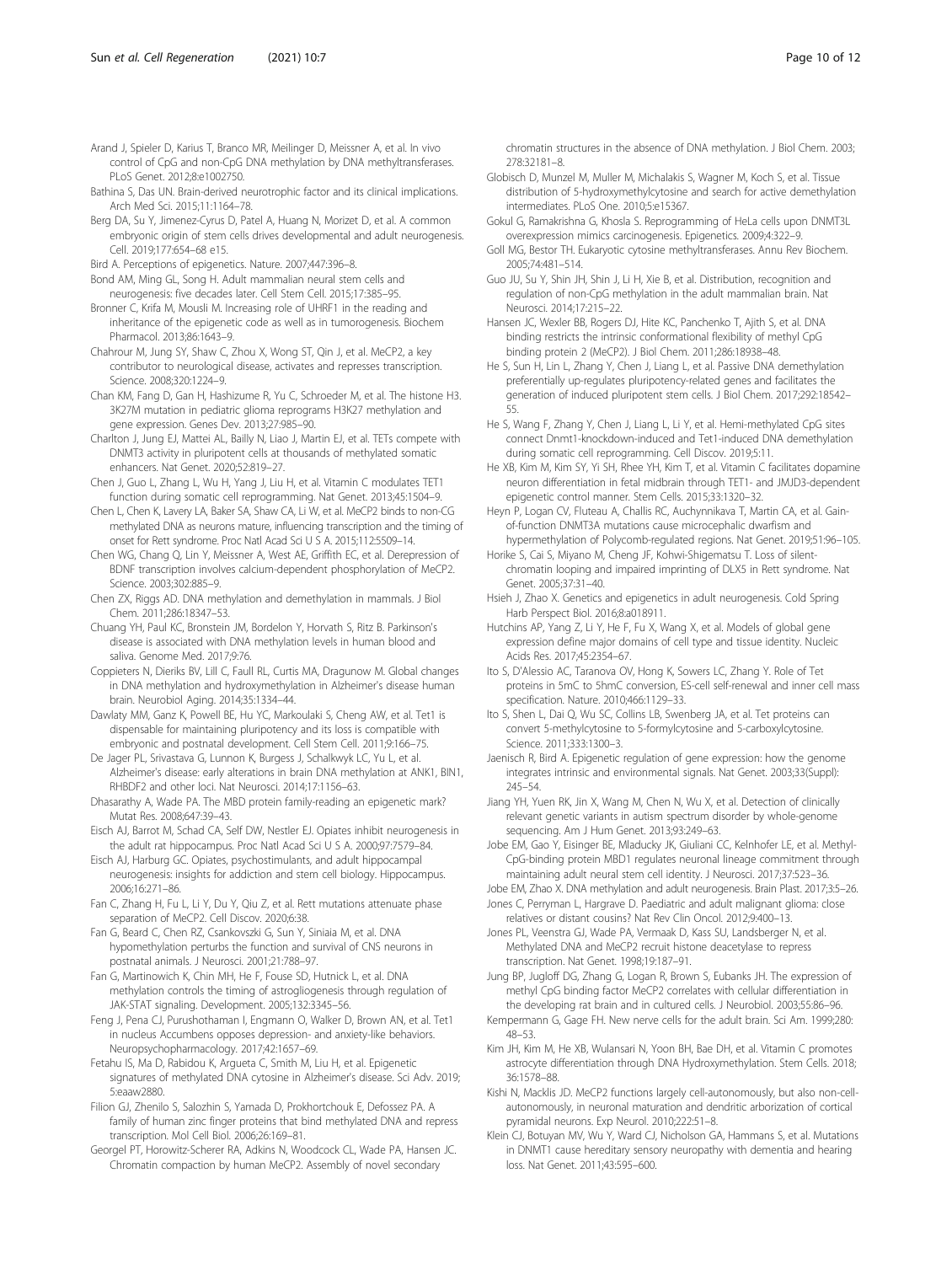<span id="page-10-0"></span>Kriaucionis S, Heintz N. The nuclear DNA base 5-hydroxymethylcytosine is present in Purkinje neurons and the brain. Science. 2009;324:929–30.

Kriegstein A, Alvarez-Buylla A. The glial nature of embryonic and adult neural stem cells. Annu Rev Neurosci. 2009;32:149–84.

- Kudo S, Nomura Y, Segawa M, Fujita N, Nakao M, Schanen C, et al. Heterogeneity in residual function of MeCP2 carrying missense mutations in the methyl CpG binding domain. J Med Genet. 2003;40:487–93.
- Lagger S, Connelly JC, Schweikert G, Webb S, Selfridge J, Ramsahoye BH, et al. MeCP2 recognizes cytosine methylated tri-nucleotide and di-nucleotide sequences to tune transcription in the mammalian brain. PLoS Genet. 2017; 13:e1006793.
- Lavery LA, Ure K, Wan YW, Luo C, Trostle AJ, Wang W, et al. Losing Dnmt3a dependent methylation in inhibitory neurons impairs neural function by a mechanism impacting Rett syndrome. Elife. 2020;9:e52981.
- Law JA, Jacobsen SE. Establishing, maintaining and modifying DNA methylation patterns in plants and animals. Nat Rev Genet. 2010;11:204–20.
- Lee JH, Park SJ, Nakai K. Differential landscape of non-CpG methylation in embryonic stem cells and neurons caused by DNMT3s. Sci Rep. 2017;7:11295.
- Lee JY, Chang MY, Park CH, Kim HY, Kim JH, Son H, et al. Ascorbate-induced differentiation of embryonic cortical precursors into neurons and astrocytes. J Neurosci Res. 2003;73:156–65.
- Leuner B, Gould E, Shors TJ. Is there a link between adult neurogenesis and learning? Hippocampus. 2006;16:216–24.
- Lewis PW, Muller MM, Koletsky MS, Cordero F, Lin S, Banaszynski LA, et al. Inhibition of PRC2 activity by a gain-of-function H3 mutation found in pediatric glioblastoma. Science. 2013;340:857–61.
- Li CH, Coffey EL, Dall'Agnese A, Hannett NM, Tang X, Henninger JE, et al. MeCP2 links heterochromatin condensates and neurodevelopmental disease. Nature. 2020;586:440–4.
- Li T, Yang D, Li J, Tang Y, Yang J, Le W. Critical role of Tet3 in neural progenitor cell maintenance and terminal differentiation. Mol Neurobiol. 2015;51:142–54.
- Li X, Barkho BZ, Luo Y, Smrt RD, Santistevan NJ, Liu C, et al. Epigenetic regulation of the stem cell mitogen Fgf-2 by Mbd1 in adult neural stem/progenitor cells. J Biol Chem. 2008;283:27644–52.
- Li X, Yao B, Chen L, Kang Y, Li Y, Cheng Y, et al. Ten-eleven translocation 2 interacts with forkhead box O3 and regulates adult neurogenesis. Nat Commun. 2017;8:15903.
- Li Y, Zhang Z, Chen J, Liu W, Lai W, Liu B, et al. Stella safeguards the oocyte methylome by preventing de novo methylation mediated by DNMT1. Nature. 2018;564:136–40.
- Liang L, Chen J, Li Y, Lai X, Sun H, Li C, et al. Morphine and naloxone facilitate neural stem cells proliferation via a TET1-dependent and receptorindependent pathway. Cell Rep. 2020;30:3625–31 e6.
- Lister R, Mukamel EA, Nery JR, Urich M, Puddifoot CA, Johnson ND, et al. Global epigenomic reconfiguration during mammalian brain development. Science. 2013;341:1237905.
- Lister R, Pelizzola M, Dowen RH, Hawkins RD, Hon G, Tonti-Filippini J, et al. Human DNA methylomes at base resolution show widespread epigenomic differences. Nature. 2009;462:315–22.
- Liu J, Chen J, Ehrlich S, Walton E, White T, Perrone-Bizzozero N, et al. Methylation patterns in whole blood correlate with symptoms in schizophrenia patients. Schizophr Bull. 2014;40:769–76.
- Ma DK, Guo JU, Ming GL, Song H. DNA excision repair proteins and Gadd45 as molecular players for active DNA demethylation. Cell Cycle. 2009a;8:1526–31.
- Ma DK, Jang MH, Guo JU, Kitabatake Y, Chang ML, Pow-Anpongkul N, et al. Neuronal activity-induced Gadd45b promotes epigenetic DNA demethylation and adult neurogenesis. Science. 2009b;323:1074–7.
- Martinowich K, Hattori D, Wu H, Fouse S, He F, Hu Y, et al. DNA methylationrelated chromatin remodeling in activity-dependent BDNF gene regulation. Science. 2003;302:890–3.
- Mellen M, Ayata P, Dewell S, Kriaucionis S, Heintz N. MeCP2 binds to 5hmC enriched within active genes and accessible chromatin in the nervous system. Cell. 2012;151:1417–30.
- Ming GL, Song H. Adult neurogenesis in the mammalian central nervous system. Annu Rev Neurosci. 2005;28:223–50.
- Ming GL, Song H. Adult neurogenesis in the mammalian brain: significant answers and significant questions. Neuron. 2011;70:687–702.
- Ming X, Zhang Z, Zou Z, Lv C, Dong Q, He Q, et al. Kinetics and mechanisms of mitotic inheritance of DNA methylation and their roles in aging-associated methylome deterioration. Cell Res. 2020;30:980–96.
- Montalban-Loro R, Lozano-Urena A, Ito M, Krueger C, Reik W, Ferguson-Smith AC, et al. TET3 prevents terminal differentiation of adult NSCs by a non-catalytic action at Snrpn. Nat Commun. 2019;10:1726.
- Moretti P, Zoghbi HY. MeCP2 dysfunction in Rett syndrome and related disorders. Curr Opin Genet Dev. 2006;16:276–81.
- Murao N, Matsuda T, Noguchi H, Koseki H, Namihira M, Nakashima K. Characterization of Np95 expression in mouse brain from embryo to adult: A novel marker for proliferating neural stem/precursor cells. Neurogenesis (Austin). 2014;1:e976026.
- Nan X, Ng HH, Johnson CA, Laherty CD, Turner BM, Eisenman RN, et al. Transcriptional repression by the methyl-CpG-binding protein MeCP2 involves a histone deacetylase complex. Nature. 1998;393:386–9.
- Nan X, Tate P, Li E, Bird A. DNA methylation specifies chromosomal localization of MeCP2. Mol Cell Biol. 1996;16:414–21.
- Neri F, Rapelli S, Krepelova A, Incarnato D, Parlato C, Basile G, et al. Intragenic DNA methylation prevents spurious transcription initiation. Nature. 2017;543:72–7.
- Nikitina T, Shi X, Ghosh RP, Horowitz-Scherer RA, Hansen JC, Woodcock CL. Multiple modes of interaction between the methylated DNA binding protein MeCP2 and chromatin. Mol Cell Biol. 2007;27:864–77.
- Okano M, Xie S, Li E. Cloning and characterization of a family of novel mammalian DNA (cytosine-5) methyltransferases. Nat Genet. 1998;19:219–20.
- Ooi SK, O'Donnell AH, Bestor TH. Mammalian cytosine methylation at a glance. J Cell Sci. 2009;122:2787–91.
- Pastor WA, Aravind L, Rao A. TETonic shift: biological roles of TET proteins in DNA demethylation and transcription. Nat Rev Mol Cell Biol. 2013;14:341–56.
- Prokhortchouk A, Sansom O, Selfridge J, Caballero IM, Salozhin S, Aithozhina D, et al. Kaiso-deficient mice show resistance to intestinal cancer. Mol Cell Biol. 2006;26:199–208.
- Ramsahoye BH, Biniszkiewicz D, Lyko F, Clark V, Bird AP, Jaenisch R. Non-CpG methylation is prevalent in embryonic stem cells and may be mediated by DNA methyltransferase 3a. Proc Natl Acad Sci U S A. 2000;97:5237–42.
- Reik W. Stability and flexibility of epigenetic gene regulation in mammalian development. Nature. 2007;447:425–32.
- Schwartzentruber J, Korshunov A, Liu XY, Jones DT, Pfaff E, Jacob K, et al. Driver mutations in histone H3.3 and chromatin remodelling genes in paediatric glioblastoma. Nature. 2012;482:226–31.
- Sendzikaite G, Hanna CW, Stewart-Morgan KR, Ivanova E, Kelsey G. A DNMT3A PWWP mutation leads to methylation of bivalent chromatin and growth retardation in mice. Nat Commun. 2019;10:1884.
- Skene PJ, Illingworth RS, Webb S, Kerr AR, James KD, Turner DJ, et al. Neuronal MeCP2 is expressed at near histone-octamer levels and globally alters the chromatin state. Mol Cell. 2010;37:457–68.
- Smrt RD, Eaves-Egenes J, Barkho BZ, Santistevan NJ, Zhao C, Aimone JB, et al. Mecp2 deficiency leads to delayed maturation and altered gene expression in hippocampal neurons. Neurobiol Dis. 2007;27:77–89.
- Sturm D, Witt H, Hovestadt V, Khuong-Quang DA, Jones DT, Konermann C, et al. Hotspot mutations in H3F3A and IDH1 define distinct epigenetic and biological subgroups of glioblastoma. Cancer Cell. 2012;22:425–37.
- Sun H, Yang X, Liang L, Zhang M, Li Y, Chen J, et al. Metabolic switch and epithelial-mesenchymal transition cooperate to regulate pluripotency. EMBO J. 2020;39:e102961.
- Szulwach KE, Li X, Li Y, Song CX, Wu H, Dai Q, et al. 5-hmC-mediated epigenetic dynamics during postnatal neurodevelopment and aging. Nat Neurosci. 2011;14:1607–16.
- Szulwach KE, Li X, Smrt RD, Li Y, Luo Y, Lin L, et al. Cross talk between microRNA and epigenetic regulation in adult neurogenesis. J Cell Biol. 2010;189:127–41.
- Szwagierczak A, Bultmann S, Schmidt CS, Spada F, Leonhardt H. Sensitive enzymatic quantification of 5-hydroxymethylcytosine in genomic DNA. Nucleic Acids Res. 2010;38:e181.
- Tahiliani M, Koh KP, Shen Y, Pastor WA, Bandukwala H, Brudno Y, et al. Conversion of 5-methylcytosine to 5-hydroxymethylcytosine in mammalian DNA by MLL partner TET1. Science. 2009;324:930–5.
- Tan HK, Wu CS, Li J, Tan ZH, Hoffman JR, Fry CJ, et al. DNMT3B shapes the mCA landscape and regulates mCG for promoter bivalency in human embryonic stem cells. Nucleic Acids Res. 2019;47:7460–75.
- Tatton-Brown K, Seal S, Ruark E, Harmer J, Ramsay E, Del Vecchio DS, et al. Mutations in the DNA methyltransferase gene DNMT3A cause an overgrowth syndrome with intellectual disability. Nat Genet. 2014;46:385–8.
- Tatton-Brown K, Zachariou A, Loveday C, Renwick A, Mahamdallie S, Aksglaede L, et al. The Tatton-Brown-Rahman syndrome: a clinical study of 55 individuals with de novo constitutive DNMT3A variants. Wellcome Open Res. 2018;3:46.